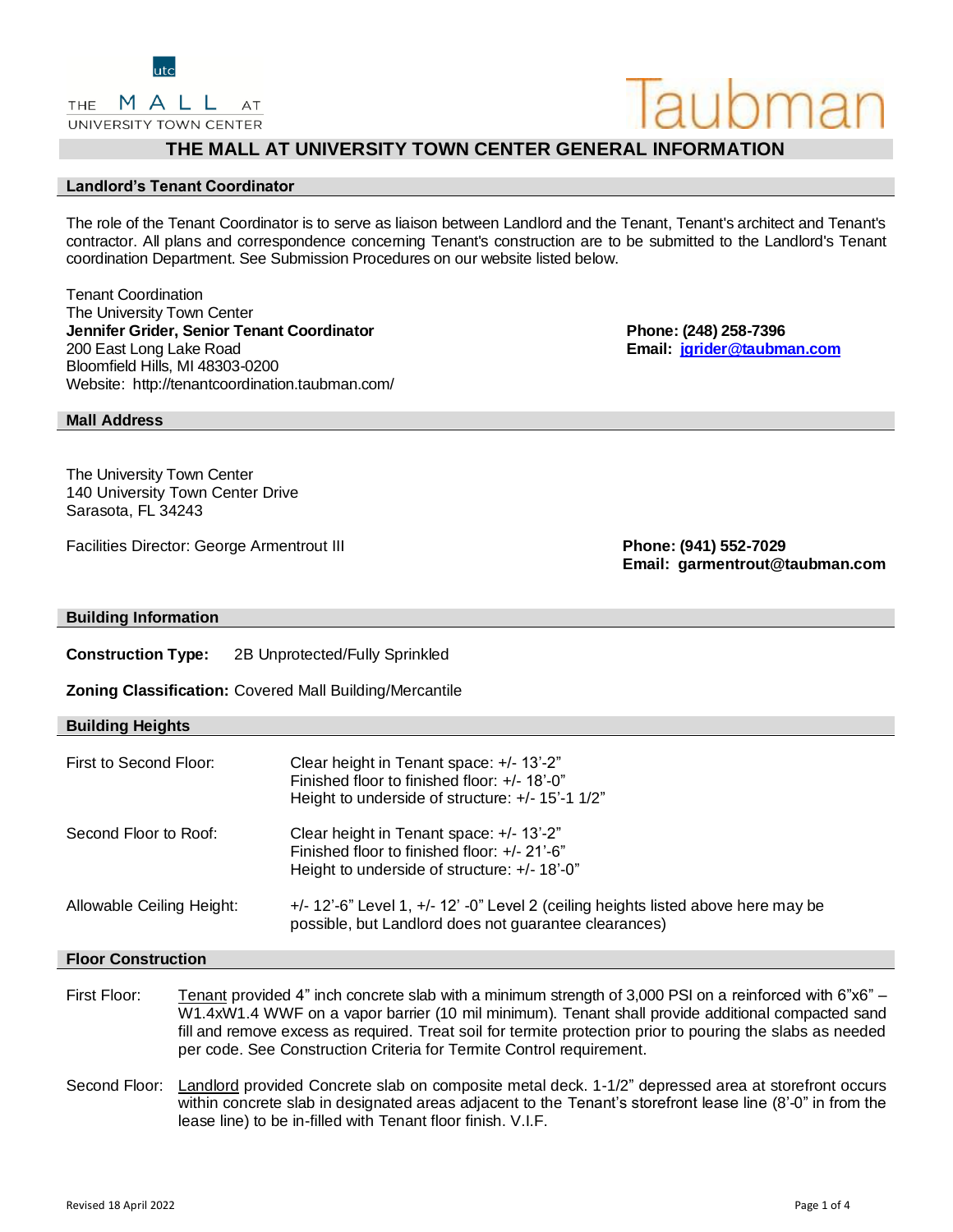

UNIVERSITY TOWN CENTER

AT



Design Load: First level: 100 psf unreducible Second level: 100 psf reducible Roof: Structural Design Loads subject to Landlord Review and Approval

# **Demising Wall Construction**

6" metal studs @ 16" OC.

# **Service Corridor Vestibule Required**

For Tenant spaces that require a rear exit, a vestibule is required at rear exits from Tenant spaces into Service Corridor. Refer to Construction Criteria and Lease Outline Drawing for details.

#### **Utility Services and Points of Connection**

Electrical: Service available to premises: 277/480 volt, 3 phase wire, 60 hertz.

Watt Density: Tenant Electric Design Loads:

Retail (dry goods): 14 watts/sq ft Restaurant (sit down style): 25 watts/sq ft

Tenant's connect to the nearest electrical service equipment room as determined by Landlord at Tenant expense. Tenant to extend electric service in conduit from premises to Landlord's designated electric closet at Tenant's expense. Tenant is responsible for procuring electrical meter directly from Florida Power & Light (FPL).

#### **Telephone**

Telecommunications service cabling from the mall's TelCom Closet to the Tenant's leased premise shall be the responsibility of the tenant in conjunction with the Landlord's required Telecommunications Service Provider, Granite Telecommunications 855-478-4743.

#### **Plumbing**

3/4" Cold Water stub located *above* the premises for first floor Tenant's and *below* the floor for second floor Tenants, in a location determined by Landlord. Location of larger size stubs must be verified in field and at Tenants' expense.

4" Sanitary Sewer and 3" Plumbing Vent stubbed to a location determined by Landlord.

6" Kitchen Waste stubbed to a location below the Tenant's premises for Restaurant Tenants.

Water meter and transmitter at Tenants' expense.

Gas Utility Company meter manifold located at loading docks.

#### **HVAC**

VAC Conditioned Air Supply stubbed to a location within or in close proximity to Tenant's premises. VAV boxes will be in accordance with the Landlord approved construction documents. Tenant may reuse existing VAVs and refurbish to like new or purchase new from mall. Any necessary repairs, control upgrades, etc., are tenant responsibility.

Return air is through ceiling plenum. Open ceilings must have ducted returns across premises and fire dampers in demising walls.

| Maximum CFM for Tenants on the First Floor:  | $= 0.90$ CFM/SF |
|----------------------------------------------|-----------------|
| Maximum CFM for Tenants on the Second Floor: | $= 0.95$ CFM/SF |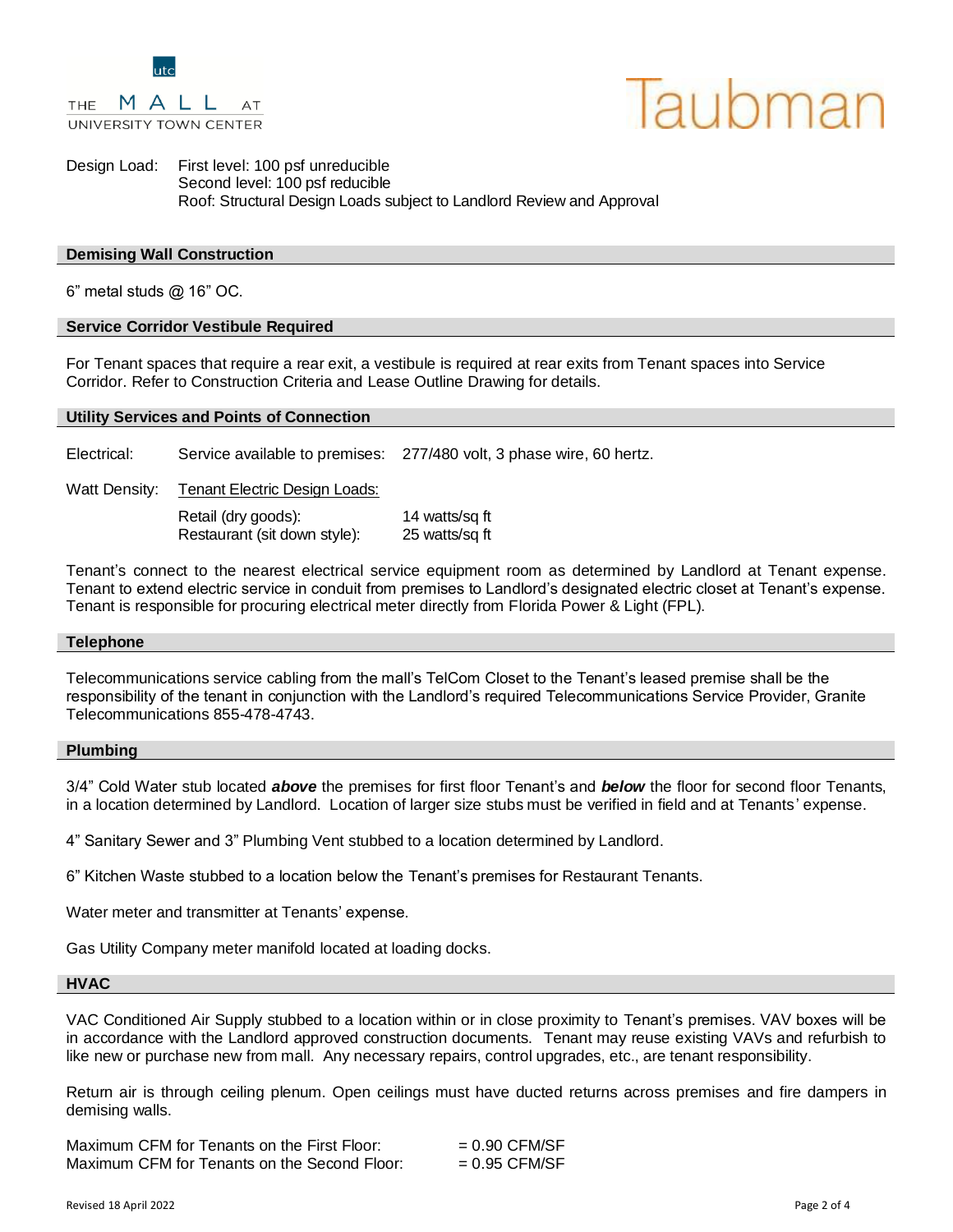

#### MALL THE AT UNIVERSITY TOWN CENTER

# laubman

# Lighting: 5.0 watts/SF Occupancy: One Person/75 SF

All Tenant HVAC equipment, make up air systems, exhaust fans, etc., to be located on the roof must be installed on structural steel support rails or equipment curbs on spring isolators located on the roof in locations determined by Landlord.

# **Fire Protection**

Sprinkler system is a hydraulically calculated fire protection system.

Must use schedule 40 pipe. Thin wall pipe is not permitted.

# **Smoke detectors required**

No smoke control occurs in common area and through Tenant ceiling plenums.

# **Fire Alarm System**

Tenant shall provide and install any required occupant notification system.

Tenants to connect to Fire Alarm System using Landlord contractor at Tenant expense.

# **Toilet Facility requirements**

# **Retail Tenants complying with the 300' travel distance to central facilities:**

Tenants with GLA 1,000 SF or less:

- No facilities will be provided for public/customer or employee use.
- No drinking fountains to be provided.

# Tenants with GLA greater than 1,000 SF:

- A single unisex toilet facility will be provided for employee use only (required by developer).
- No drinking fountains to be provided.

# **Retail Tenants NOT complying with the 300' travel distance to central facilities:**

Tenants with GLA 1,000 SF or less:

- No facilities to be provided for public/customer or employee use.
- No drinking fountains to be provided.

# Tenants with GLA greater than 1,000 SF up to 2,000 SF:

- A single unisex toilet facility will be provided for public/customer and employee use.
- No drinking fountains will be provided.

# Tenants with GLA greater than 2,000 SF:

- Public/customer and employee toilet facilities will be provided within the Tenant space as required by code (based on the number of occupants and use of the space).
- Drinking fountains/water coolers will be provided for public/customer and employee use as required by code.

# **Restaurant Tenants (regardless of travel distance and size):**

Public/customer and employee facilities will be provided within the Tenant space as required by code (based on the number of occupants and use of the space).